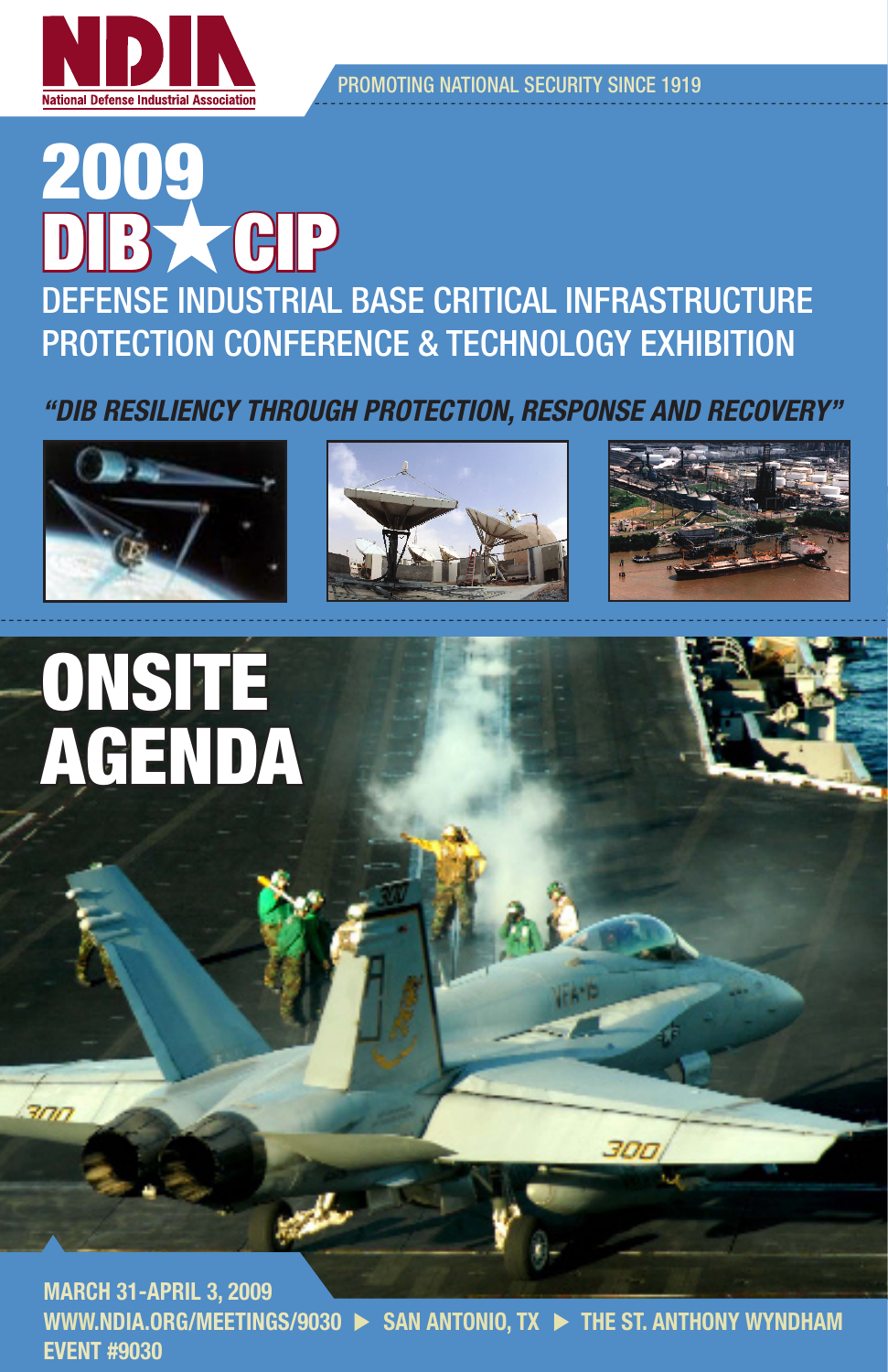## $2009$  DIB  $\times$  CIP

## **TUESDAY, MARCH 31, 2009**

| 12:00-6:30pm  | Registration |
|---------------|--------------|
| $5:00-6:30pm$ | Reception    |

### **WEDNESDAY, APRIL 1, 2009**

| 7:00-8:00am      | <b>Registration/Continental Breakfast</b>                                                                                                                                                                                                                        |
|------------------|------------------------------------------------------------------------------------------------------------------------------------------------------------------------------------------------------------------------------------------------------------------|
| $8:00 - 8:15$ am | Welcome/Introduction<br>Mr. Antwane Johnson, Director, Defense Critical<br>$\bullet$<br>Infrastructure Program, OASD (HD&ASA)                                                                                                                                    |
| 8:15-9:00am      | DoD/Government Keynote Address: "Examining the Threats to<br>the Defense Industrial Base"<br>Dr. Joel F. Brenner, National Counterintelligence<br>Executive and Mission Manager for Counterintelligence,<br>Office of the National Counterintelligence Executive |

*Dr. Brenner will provide an examination of threats, which could significantly impact the capabilities of the Defense Industrial Base.*

9:00-9:45am Industry Keynote Address: "Maintaining Resiliency Within the Defense Industrial Base Through Preparedness, Response and Recovery" *• Mr. Dave Komendat, Chief Security Officer, The Boeing Company*

*Mr. Komendat will address the complex issues associated with developing and executing enterprise-wide resiliency plans and capabilities. There are specific challenges to maintaining an "integrated management system." These include continuity of business operations, physical security, accountability of key personnel, as well as cyber and supply chain security and effective information sharing strategies.* 

| $9:45-10:15am$ | <b>Break in Exhibit Hall</b>                                                                                                                           |
|----------------|--------------------------------------------------------------------------------------------------------------------------------------------------------|
| 10:15-11:30am  | <b>Information Sharing Panel: "The Information Sharing</b><br><b>Environment - Technological Successes &amp; Cultural</b><br>Challenges"<br>Moderator: |
|                | Mr. Vincent Jarvie, Vice President, Corporate Security,<br>L-3 Communications Corporation                                                              |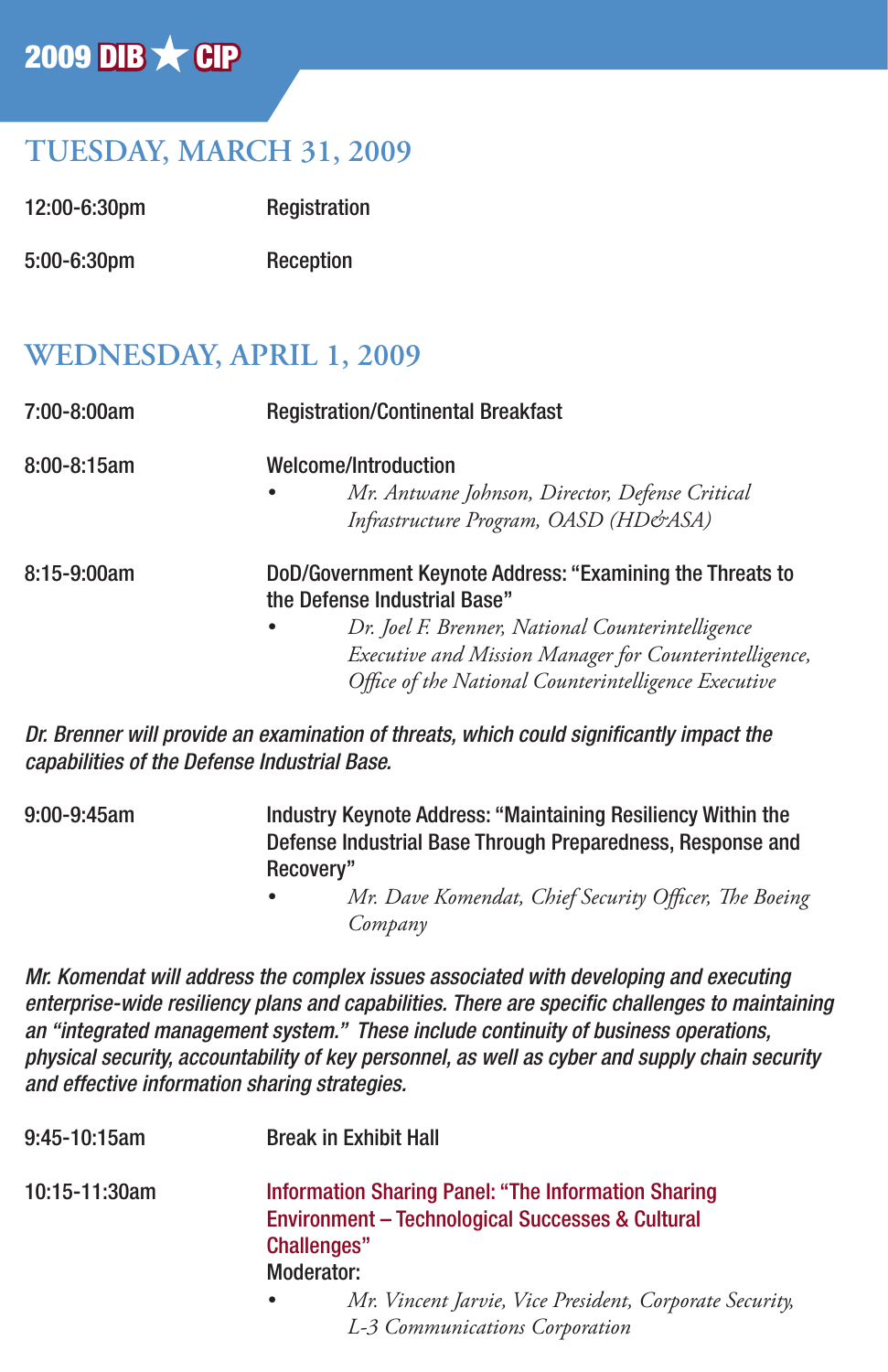Panelists:

- *• Mr. Mark Levett, Unit Chief, FBI HQ*
- *• Mr. Tom Patterson, Founder, National Security Grid*
- *• Mr. Robert "Jim" Caverly, Director, Partnership and Outreach Division, Office of Infrastructure Protection, DHS*

*Since 9/11, information sharing has been aggressively promoted from the highest levels of government down to small towns and rural communities. In some circles, the term has become almost cliché. However, the fact remains that information needs to be shared to maintain the uninterrupted operation of government and private sector business. Information needs vary greatly and span across many areas. Whether faced with threats of terrorist acts or natural disasters, having access to pertinent critical information will greatly enhance the ability to coordinate response and recovery efforts between different agencies. The technologies that facilitate this type of information sharing exist but certain barriers still persist. Has the cultural shift actually been embraced? Have we fully transitioned from a "need to know" to a "need to share" mentality? This panel will focus on these and other issues facing the Information Sharing Environment today.* 

| $11:30-12:45pm$          | <b>Buffet Lunch in Exhibit Hall</b>                                                                            |  |
|--------------------------|----------------------------------------------------------------------------------------------------------------|--|
| $12:45 - 2:00 \text{pm}$ | Cyber Security Panel: "Defending Cyberspace – The Best<br>Defense Is a Strong Offense"<br>Moderator:           |  |
|                          | Mr. Steve Lines, Director of Business Continuity &<br>٠<br>Information Assurance, SAIC                         |  |
|                          | Panelists:                                                                                                     |  |
|                          | Mr. Steven Fullbright, Sr. Director, eBusiness<br>٠<br>Information Delivery & Security, Rockwell Collins, Inc. |  |

- *• Mr. Joe Wassel, Deputy Director, Intelligence, Interagency and Networks, DIB Cyber Security Task Force*
- *• Mr. Mike Gordon, CISSP, IAM/IEM, Senior Manger, Computer Incident Response Team (CIRT), Lockheed Martin Corporation*

*In order to effectively protect our systems against Cyber Terrorism, we must understand the new, as well as persistent cyber threats. Cyber Security will always be a pressing issue. If networks are not monitored and frequently updated, the damage could be extensive. This panel will explore effective methods to deploy an in-depth defensive front line to reduce vulnerabilities and prevent network intrusions; know who is on your network; defend against the full spectrum of threats through the use of real time intelligence; identify cyber security solutions that can be shared across government and industries, and determine technology research development investment needs.*

2:00-2:30pm Break in Exhibit Hall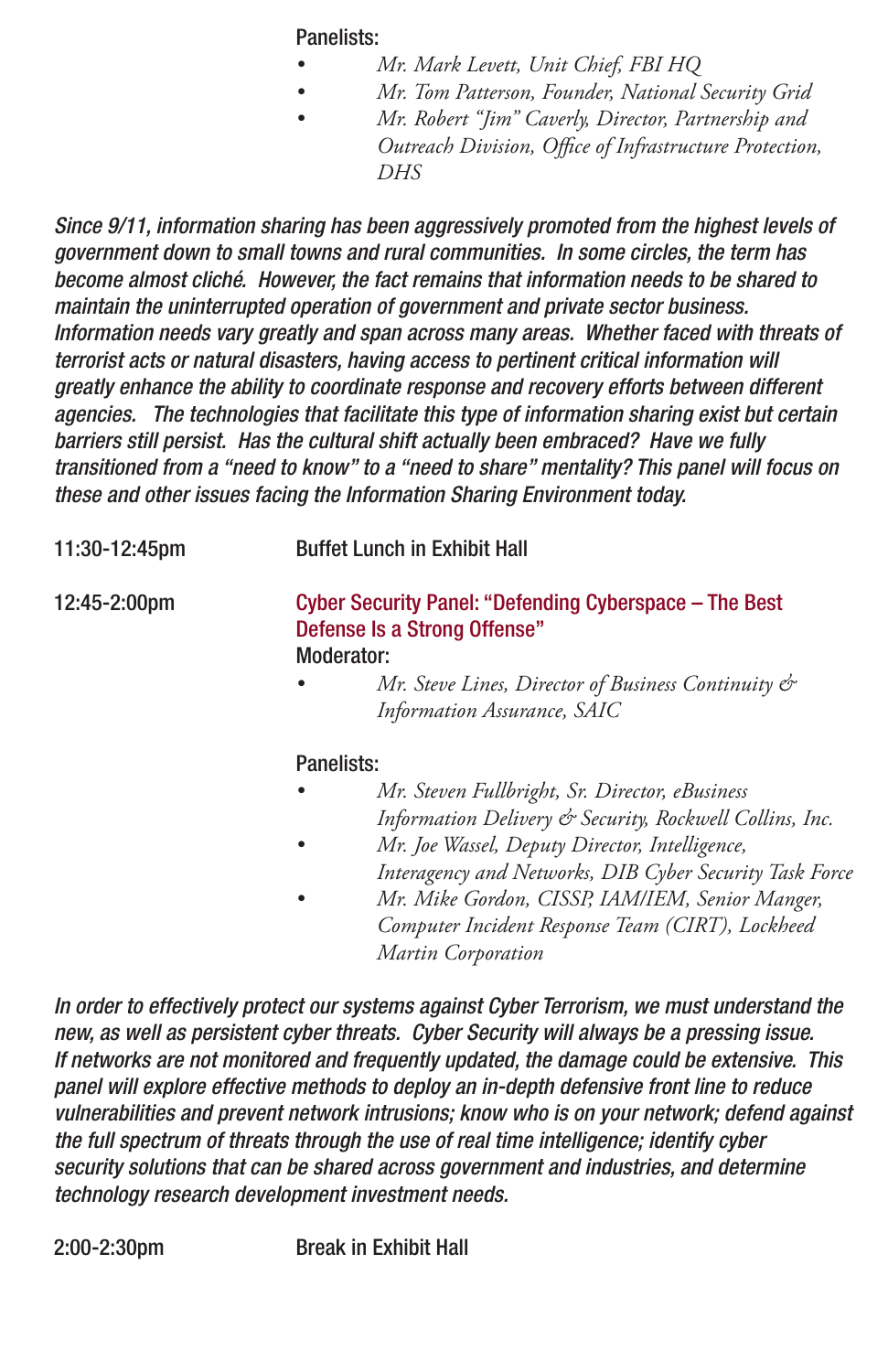## 2009 DIB  $\times$  CIP

3:45-5:00pm

2:30-3:45pm Consecutive Breakout Sessions (Information Sharing/Cyber Security)

 *Breakout sessions will be held twice consecutively during the afternoon, giving attendees the opportunity to participate in both sessions.* 

#### Information Sharing Breakout Session Facilitator:

- *• Mr. Steven Kipp, Information Systems Security Manager, L-3 Communications Corporation*
- *Mr. Robert* "*Jim*" *Caverly, Director, Partnership and Outreach Division, Office of Infrastructure Protection, DHS*

*There are multiple sources of information, all of equal importance to some but not to all. This will be the ideal forum for sharing success stories, as well as raising the prevalent issues affecting the ever evolving state of Defense Industrial Base sector resiliency across Federal, State, Local and Private Sectors, to include prime and subcontractors.* 

- *• How can we ensure that the "right" information is getting to the "right" people?*
- *• What are the newest technologies available, and are they scalable to the size, mission, and needs of our company and communities of interest?*
- *• How can I know if sensitive proprietary information I am providing is protected from unauthorized dissemination?*
- *• What happens to suspicious activity reports involving critical infrastructure facilities?*
- *• Are the appropriate federal law enforcement agencies or local police departments being alerted for further response as appropriate?*

 Cyber Security Breakout Session Facilitators:

- *• Mr. Steve Lines, Director of Business Continuity & Information Assurance, SAIC*
- *• Mr. Joe Wassel, Deputy Director, Intelligence, Interagency and Networks, DIB Cyber Security Task Force*

*Facilitators will guide participant discussion to develop actionable recommendations for improving threat identification & reporting, solution sharing, as well as new technology development.*

- *• What solutions can be implemented that will protect our computer systems against cyber terrorism?*
- *• What are the Government and Department of Defense doing to address these threats?*
- *• What is private industry observing, and how are they handling these threats?*
- *• How can smaller businesses with limited financial resources effectively protect their systems in an affordable manner?*

5:00-6:30pm Reception in Exhibit Hall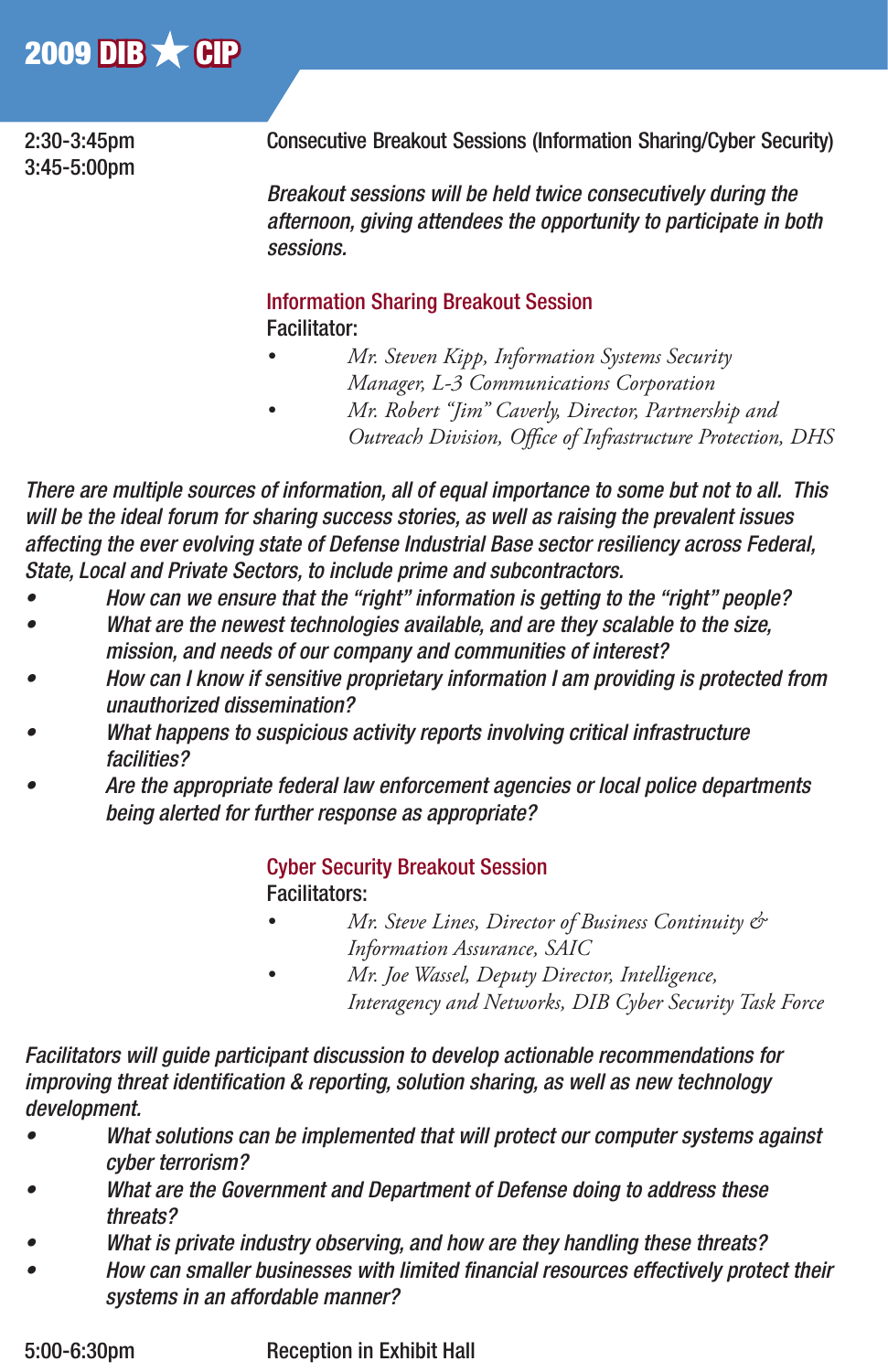#### **THURSDAY, APRIL 2, 2009**

| 7:00-8:00am      | <b>Registration/Continental Breakfast</b>                                                                               |
|------------------|-------------------------------------------------------------------------------------------------------------------------|
| $8:00 - 8:15$ am | Recap<br>Mr. Antwane Johnson, Director, Defense Critical<br>$\bullet$<br>Infrastructure Program, OASD (HD&ASA)          |
| $8:15-9:00am$    | <b>Keynote Address</b><br>Dr. Marc H. Siegel, Security Management System<br>$\bullet$<br>Consultant, ASIS International |

*Dr. Siegel will discuss how to use new national and international standards as tools to enhance your organization's resilience. A soon to be published U.S. standard for Organizational Resilience Management can be used to address many of the major issues that we must overcome to achieve organizational resiliency in a cost effective way. Dr. Siegel will also provide an update on the state of the ISO 28000 series of standards for Supply Chain Security and evolving efforts to further improve the national and international standards dealing with security and resilience of the supply chain.*

9:00-9:45am Keynote Address *• MG Vincent E. Boles, USA, Assistant Deputy Chief of Staff, G4*

*MG Boles will discuss the framework to help maintain acceptable levels of risk throughout the DIB sector in working with Federal, regional, state, local, tribal, foreign governments, and non-governmental organizations. Defense Industrial Base Preparedness is a key aspect in managing risk to warfighting capabilities. Emphasis is placed on the importance of the public/private partnership between the federal government and defense contractors, their subcontractors, state, tribal, local governments and other sectors to develop preparedness plans in order to effectively respond and recover from major incidents. MG Boles will discuss success stories/best practices and challenges in developing and implementing preparedness plans for responding and recovering from major events.* 

| 9:45-10:15am  |            | <b>Break in Exhibit Hall</b>                                                                                           |
|---------------|------------|------------------------------------------------------------------------------------------------------------------------|
| 10:15-11:45am |            | Business Continuity Panel: "Business Continuity 101 - Foolproof<br><b>Plans to Ensure Survivability"</b><br>Moderator: |
|               |            | Mr. Robert Connors, Preparedness Director, Raytheon Company                                                            |
|               | Panelists: |                                                                                                                        |
|               |            | Dr. Marc H. Siegel, Security Management System<br>Consultant, ASIS International                                       |
|               |            | Dr. Edward Cahn, PMP, CBCP, Business Continuity<br>Coordinator, BAE Systems                                            |
|               |            | Mr. Robert "Jim" Caverly, Director, Partnership and                                                                    |
|               |            | Outreach Division, Office of Infrastructure Protection, DHS<br>Mr. Bob Irwin, Assistant Emergency Manager,             |

 *Commander, Navy Region Southeast*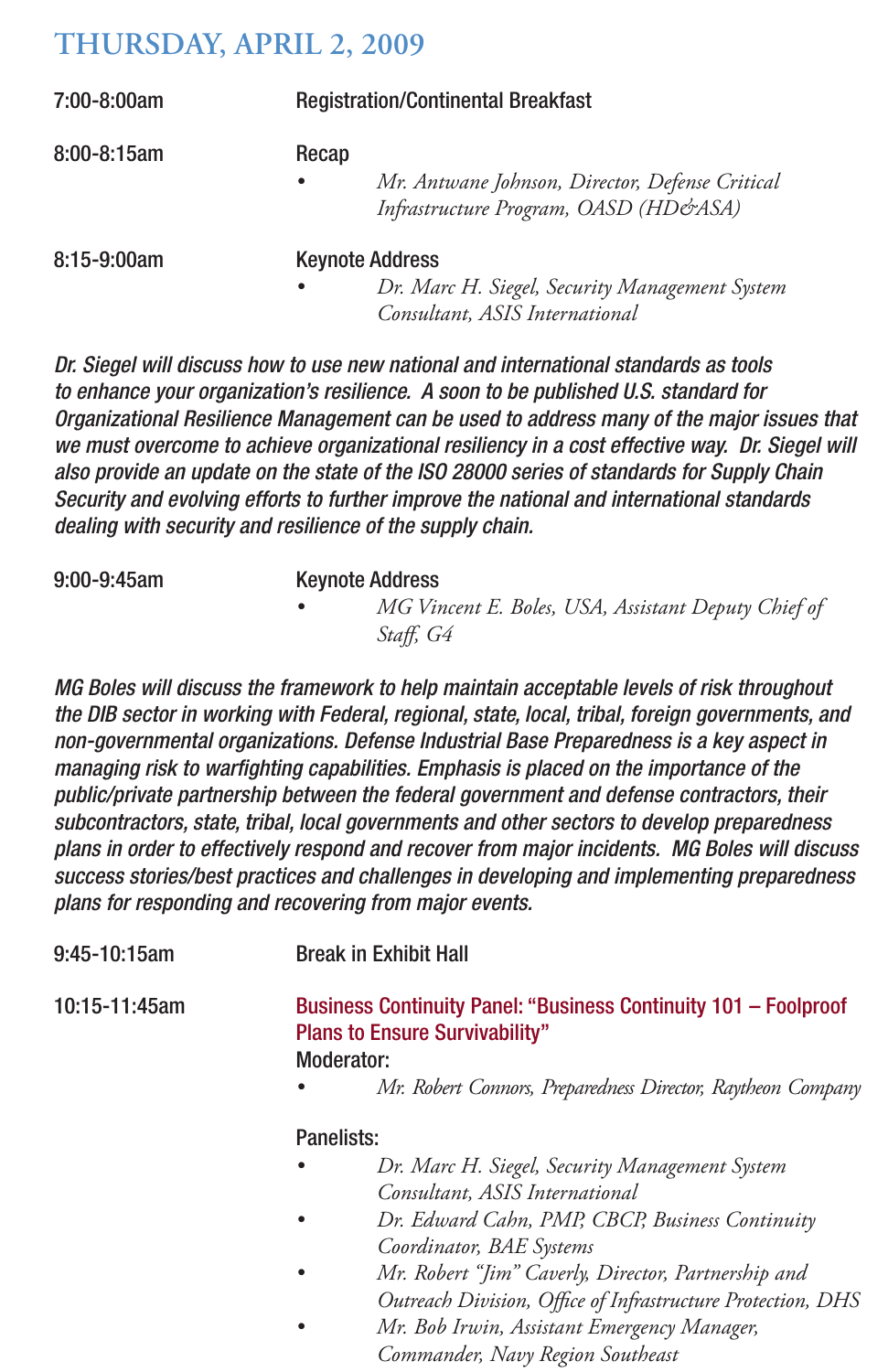*Building an effective business continuity plan is a multi-faceted process and "one size does NOT fit all." Private sector companies and DoD Government Owned Government Operated (GOGO) facilities must take proactive steps to ensure that their critical business functions remain operational and products and services are available to customers, suppliers and other entities. In order to accomplish this, they must be able to accurately assess their business continuity plan on a frequent basis. This session will talk about business continuity, best practices, and how to accurately assess the effectiveness of a business continuity plan.*

11:45-12:45pm Buffet Lunch in Exhibit Hall

12:45-2:00pm Supply Chain Security Panel: "Supply Chain Security – Recognizing Global Interdependencies & Creating a Trusted Environment" Moderator:

> *• Mr. William Tate, Manager of Security for the Battle Management and Engagement Systems Division, Northrop Grumman Aerospace Systems*

#### Panelists:

- *• Mr. Larry Clinton, President and CEO, IS Alliance*
- *• Mr. Irvin Varkonyi, CSCP, Marketing Manager, Transportation and Logistics, American Public University*
- *• Dr. Marc H. Siegel, Security Management System Consultant, ASIS International*

*A panel aimed at combining current research with industry security practices and identifying challenges in global supply chain management, particularly the security management. The follow on breakout session will strive to examine factors that result in a healthy supply chain and identify major factors that influence supply chain risk decisions.* 

| 2:00-2:30pm                       | <b>Break in Exhibit Hall</b>                                                                                                                     |
|-----------------------------------|--------------------------------------------------------------------------------------------------------------------------------------------------|
| $2:30-3:45pm$<br>$3:45 - 5:00$ pm | Consecutive Breakout Sessions (Business Continuity/Supply Chain Security)                                                                        |
|                                   | Breakout sessions will be held twice consecutively during the<br>afternoon, giving attendees the opportunity to participate in both<br>sessions. |
|                                   | <b>Business Continuity Breakout Session</b>                                                                                                      |
|                                   | <b>Facilitators:</b>                                                                                                                             |
|                                   | Mr. Scott McCoy, Chief Security Officer, Alliant<br>٠                                                                                            |
|                                   | Techsystems (ATK)                                                                                                                                |

 *• Mr. Bob Irwin, Assistant Emergency Manager, Commander, Navy Region Southeast*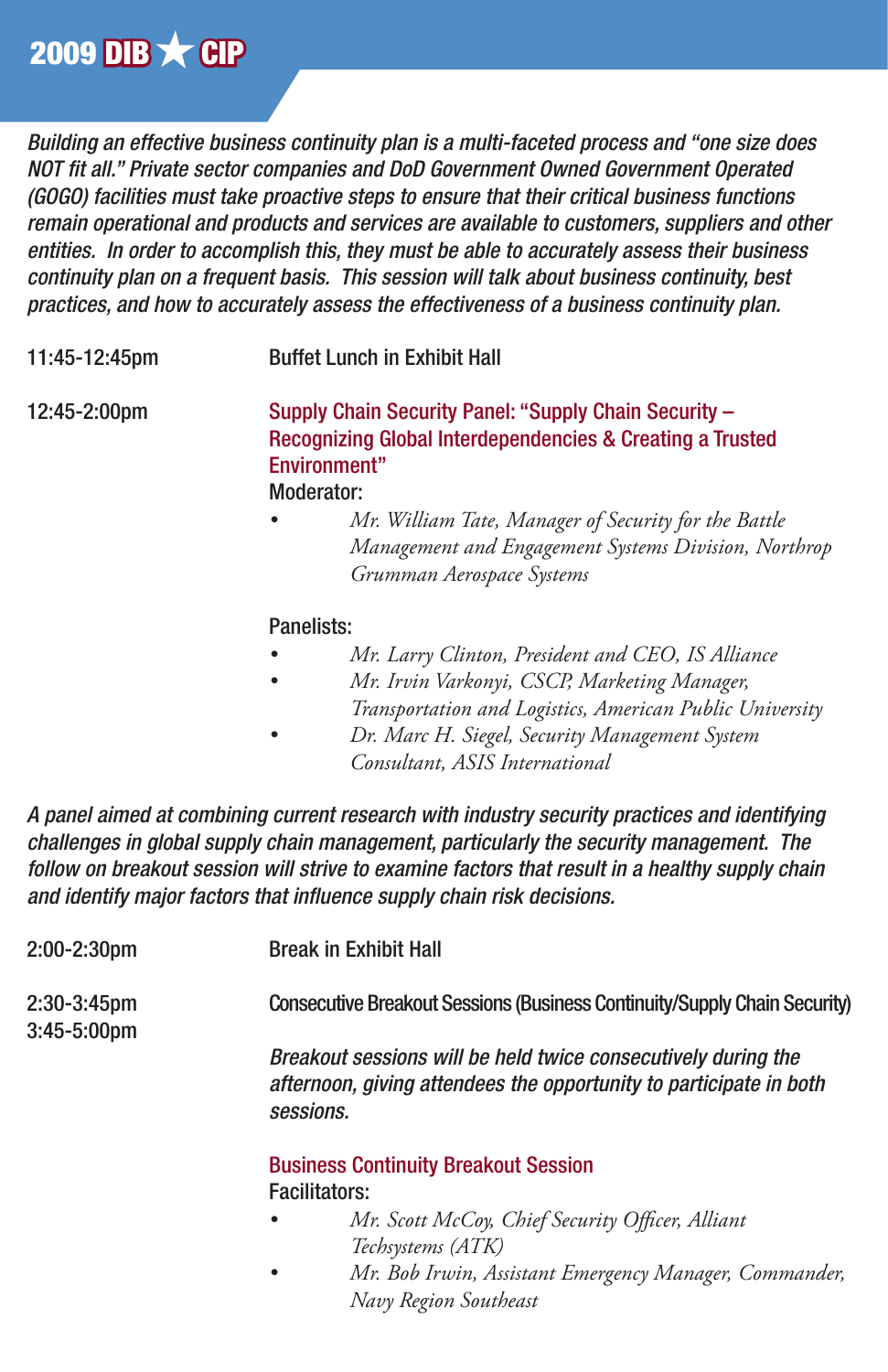*This session will identify industry challenges, best practices and guidelines for building, maintaining and exercising continuity of business operations plans for large, medium and small business at affordable cost. Methods for risk management, business impact analysis, business continuity strategy and plan development, and testing and maintenance of plans are the basis for discussion, taking existing private sector policies, guidelines, standards, procedures and best practices into consideration. After attending this session, you will walk away with viable solutions and best practices based on lessons learned within the Defense Industrial Base.* 

- *• What are the top two strategic and tactical business continuity planning challenges?*
- *• What specific actions can be taken by government and industry to address each challenge?*
- *• How can we accurately identify our critical functions?*
- *• What can be done to build a trusted environment, which adheres to the same standards?*
- *• Is our plan scalable?*
- *• How can we test our present business continuity plan to know that it will be effective?*
- *• Is our current business continuity plan accounting for critical personnel, as well as assets?*

## Supply Chain Security Breakout Session

#### Facilitators:

- *• Mr. William Tate, Manager of Security for the Battle Management and Engagement Systems Division, Northrop Grumman Aerospace Systems*
- *• Mr. Irvin Varkonyi, CSCP, Marketing Manager, Transportation and Logistics, American Public University*

*The session will discuss methods to construct, implement and justify an effective supply chain risk management strategy/plan. Facilitators will challenge participants to identify and share knowledge about tools and best practices that identify and prioritize critical business elements, mapping the entire supply chain to show interdependencies, and identify potential failure points along the supply chain.* 

- *• How can we be sure that our company is equipped to provide a constant flow of goods and services during a crisis?*
- *• What security risk management plans have been implemented by other companies within the Defense Industrial Base and which ones have been successful?*
- *• How are Government Agencies in the Defense Industrial Base dealing with this?*
- *• What are the long-term foreseen security challenges?*

5:00pm Exhibit Hall Closes

## **FRIDAY, APRIL 3, 2009**

| 7:00-8:00am | <b>Registration/Continental Breakfast</b>                                                             |
|-------------|-------------------------------------------------------------------------------------------------------|
| 8:00-8:15am | Recap                                                                                                 |
|             | Mr. Antwane Johnson, Director, Defense Critical<br>$\bullet$<br>Infrastructure Program, OASD (HD&ASA) |